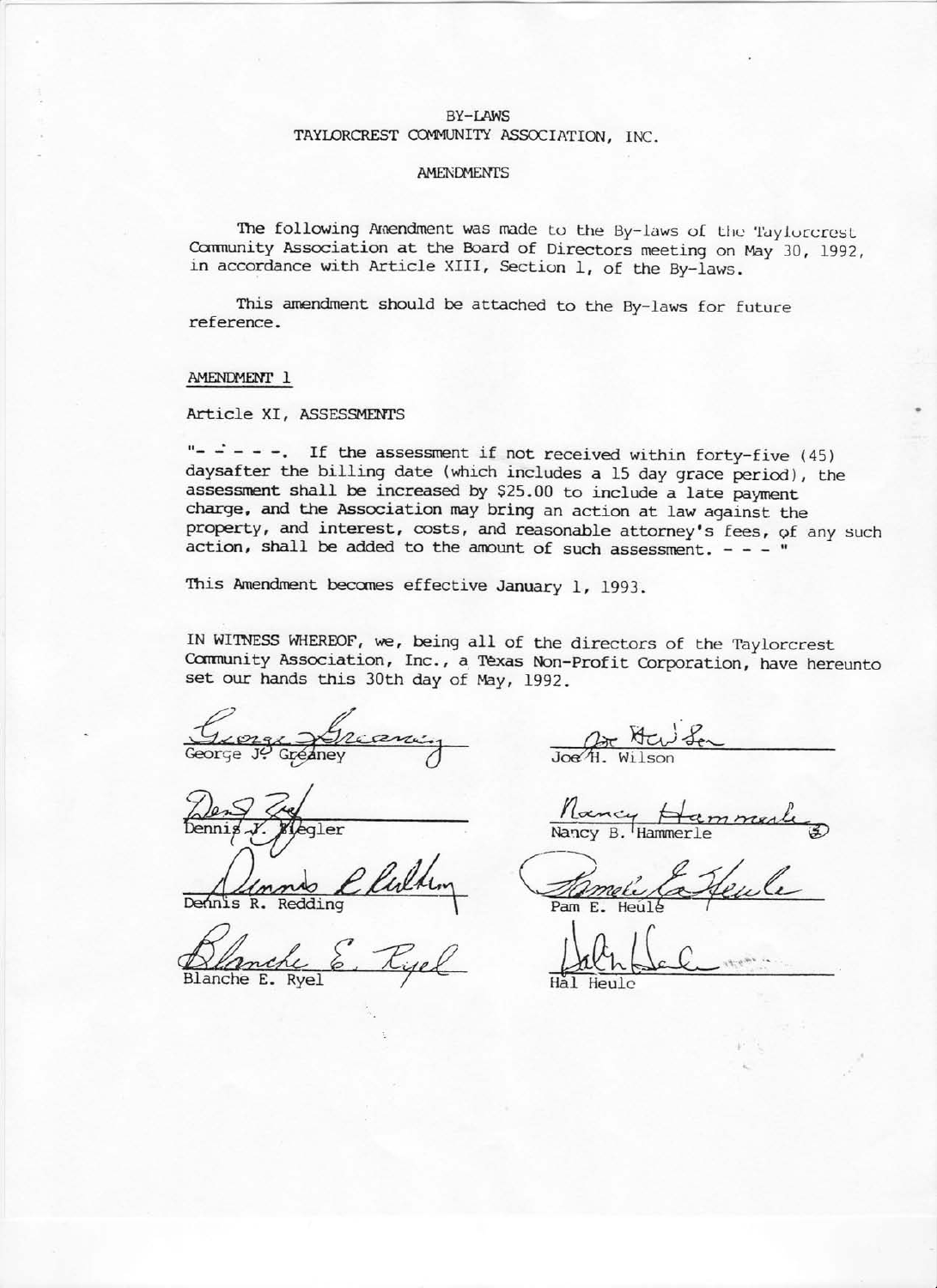#### **BY-LAWS** TAYLORCREST COMMUNITY ASSOCIATION, INC.

#### **AMENDMENTS**

The following Amendment was made to the By-Laws of the Taylorcrest Community Association at the board of Directors meeting on Dec. 14, 2002, in accordance with Article XIII, Section 1, of the By-laws.

This amendment shall be attached to the By-laws for future reference.

In accordance with Article VII, Section (1e) the 2002 Board of Directors as undersigned below, hereby declare to hire an individual to manage the affairs of the Taylorcrest Homeowner's Association. Such duties shall include but not be limited to: all accounts receivable for Maintenance Dues, Transfer fees and any other such fees incurred during the transfer of a property; and any other billing involved with the Homeowner's Association; all accounts payable involving the Homeowner's Association, procuring and maintaining all insurance necessary; filing and paying all city, county, state and federal taxes; maintaining all bank accounts and investments; enforcing all deed restrictions and by-laws; maintaining, or contracting maintenance of all common areas; and any other such duties deemed necessary by the Manager. Said Manager shall be paid a sum of \$150.00 per month.

This Amendment becomes effective January 1, 2003.

IN WITNESS WHEREOF, we, being all of the directors of the Taylorcrest Community Association, Inc., a Texas Non-Profit Corporation, have hereunto set our hands this 14th day of December, 2002.

Michael Waidhofer, President

ren J. L. Restivo, Vice-President

Bruce R. Asher, Treasurer

Sith 7. Calley

Judith F. Colley, Secretary